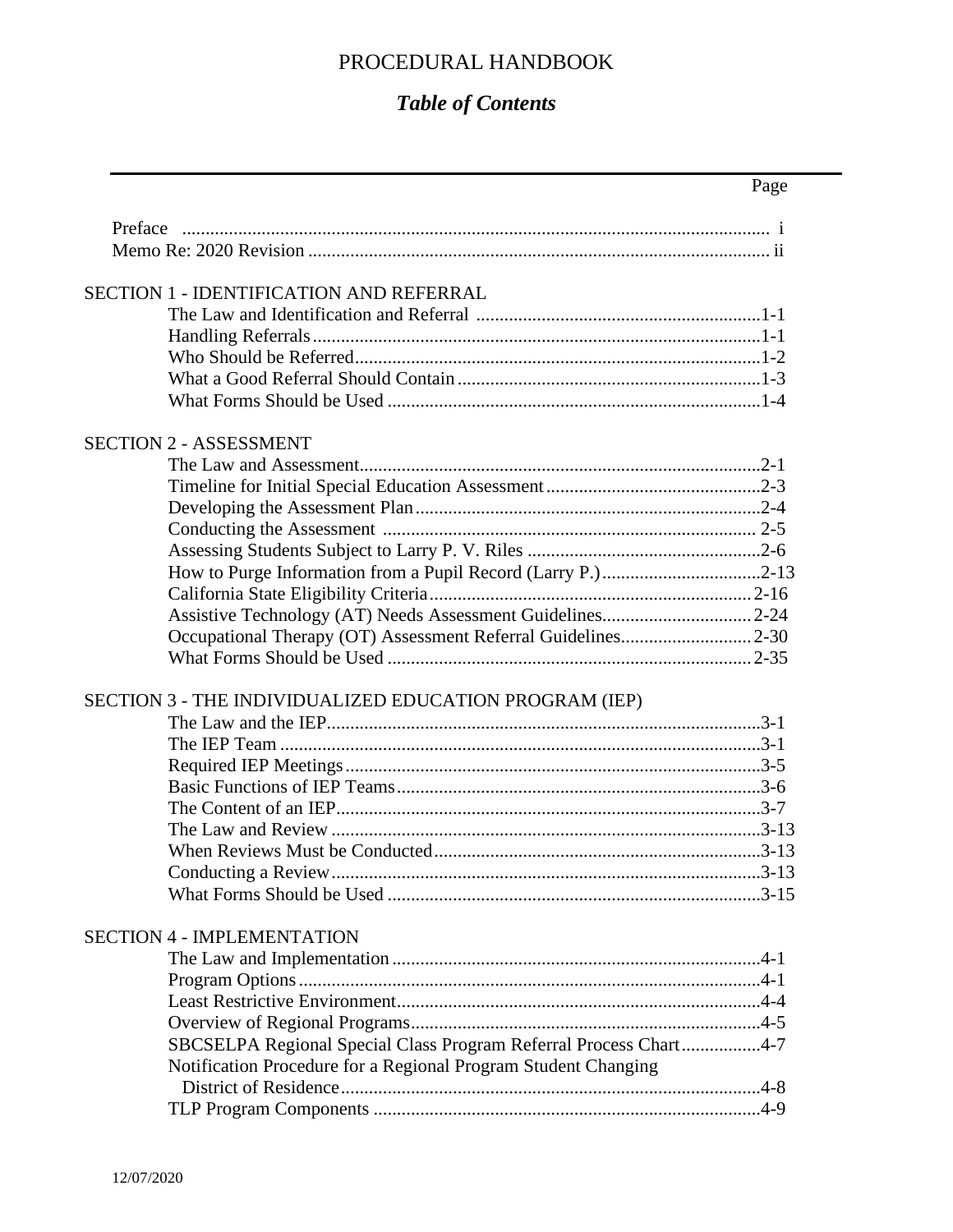| Administrative Placement of Students with NPS IEP Designations to       |  |
|-------------------------------------------------------------------------|--|
|                                                                         |  |
| Regulations Relative to the Placement of LCI/Foster Youth with IEPs4-11 |  |
| Administrative Placement of Students with NPS IEP Designations (placed  |  |
|                                                                         |  |
| SBCSELPA Funded Nonpublic School Procedure                              |  |
|                                                                         |  |
|                                                                         |  |
| NPS Visitation and Assessment Guideline Agency Responsibilities 4-16    |  |
| Parent/Guardian Travel Reimbursement Guidelines for Out of County       |  |
|                                                                         |  |
|                                                                         |  |
|                                                                         |  |
|                                                                         |  |
| SBCSELPA Preschool to Kindergarten Transition Guidelines4-20            |  |
|                                                                         |  |
|                                                                         |  |

## SECTION 5 – ENGLISH LEARNERS WITH DISABILITIES

| Review of Laws & Regulations Governing Instruction for English Learners5-1     |  |
|--------------------------------------------------------------------------------|--|
|                                                                                |  |
| Interventions for English Learners Prior to Referrals to Special Education5-10 |  |
| Assessment and Identification of English Learners for Special Education 5-11   |  |
|                                                                                |  |
|                                                                                |  |
|                                                                                |  |
|                                                                                |  |

## SECTION 6 – POSITIVE BEHAVIORAL INTERVENTION FOR SPECIAL EDUCATION

| <b>STUDENTS</b> |
|-----------------|
|-----------------|

| Procedures for Systematic Use of Positive Behavioral |  |
|------------------------------------------------------|--|
|                                                      |  |
|                                                      |  |
|                                                      |  |
|                                                      |  |
|                                                      |  |
|                                                      |  |
|                                                      |  |
|                                                      |  |
|                                                      |  |
| <b>Functional Behavior Assessment And</b>            |  |
|                                                      |  |
|                                                      |  |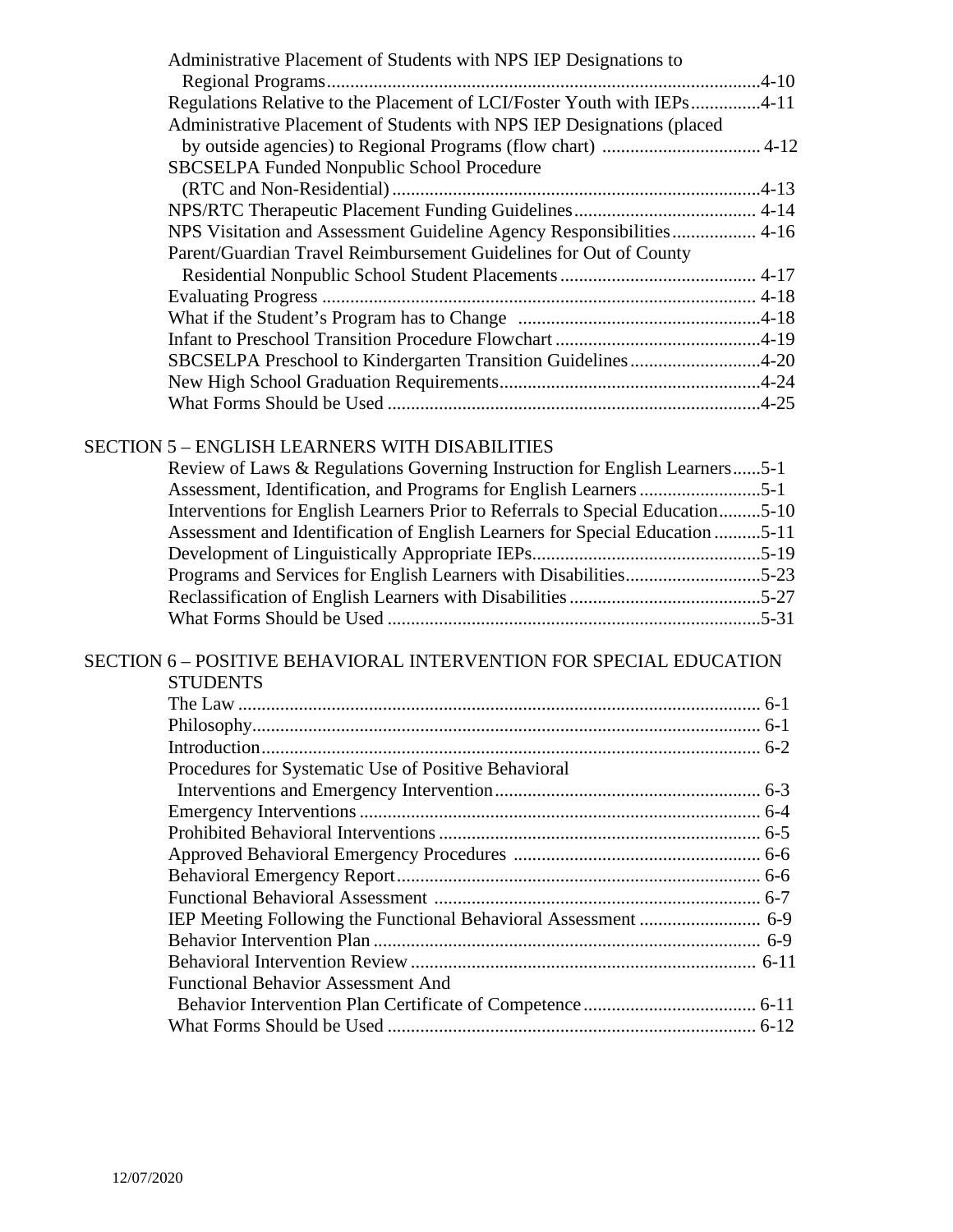| SECTION 7 - PROCEDURES FOR PROPER FUNCTIONING OF HEARING AIDS                |  |
|------------------------------------------------------------------------------|--|
|                                                                              |  |
|                                                                              |  |
| Audiological Services to Date and Possible Additions to the                  |  |
|                                                                              |  |
| Annual Audiological Assessment and Hearing Aide Checks Referral Process  7-3 |  |
|                                                                              |  |
| <b>SECTION 8-PROCEDURES FOR PROVIDING SPECIAL EDUCATION SERVICES</b>         |  |
| TO PARENTALLY ENROLLED PROVATE SCHOOL CHILDREN WITH                          |  |
| <b>DISABILIITES</b>                                                          |  |
|                                                                              |  |
|                                                                              |  |
|                                                                              |  |
| Parents Rights and Procedural Safeguards for Parentally Enrolled Private     |  |
|                                                                              |  |
|                                                                              |  |
|                                                                              |  |
| Child Count of Total Number of Private School Students with Disabilities 8-5 |  |
|                                                                              |  |
| Calculation of Required Expenditure of Funds for Parentally Placed Private   |  |
|                                                                              |  |
| Attachment 1 - Proportionate Share Calculation for Parentally Placed         |  |
|                                                                              |  |
|                                                                              |  |
| Annual Notice to Parents of Parentally Placed Private School Students        |  |
|                                                                              |  |
| Three-year Reevaluations for Parentally Enrolled Private School Students     |  |
|                                                                              |  |
|                                                                              |  |
| <b>SECTION 9 - SURROGATE VOLUNTEER PROCEDURAL GUIDELINES</b>                 |  |
|                                                                              |  |
|                                                                              |  |
|                                                                              |  |
|                                                                              |  |
|                                                                              |  |
|                                                                              |  |
|                                                                              |  |
|                                                                              |  |
|                                                                              |  |
|                                                                              |  |
|                                                                              |  |
|                                                                              |  |
|                                                                              |  |
|                                                                              |  |